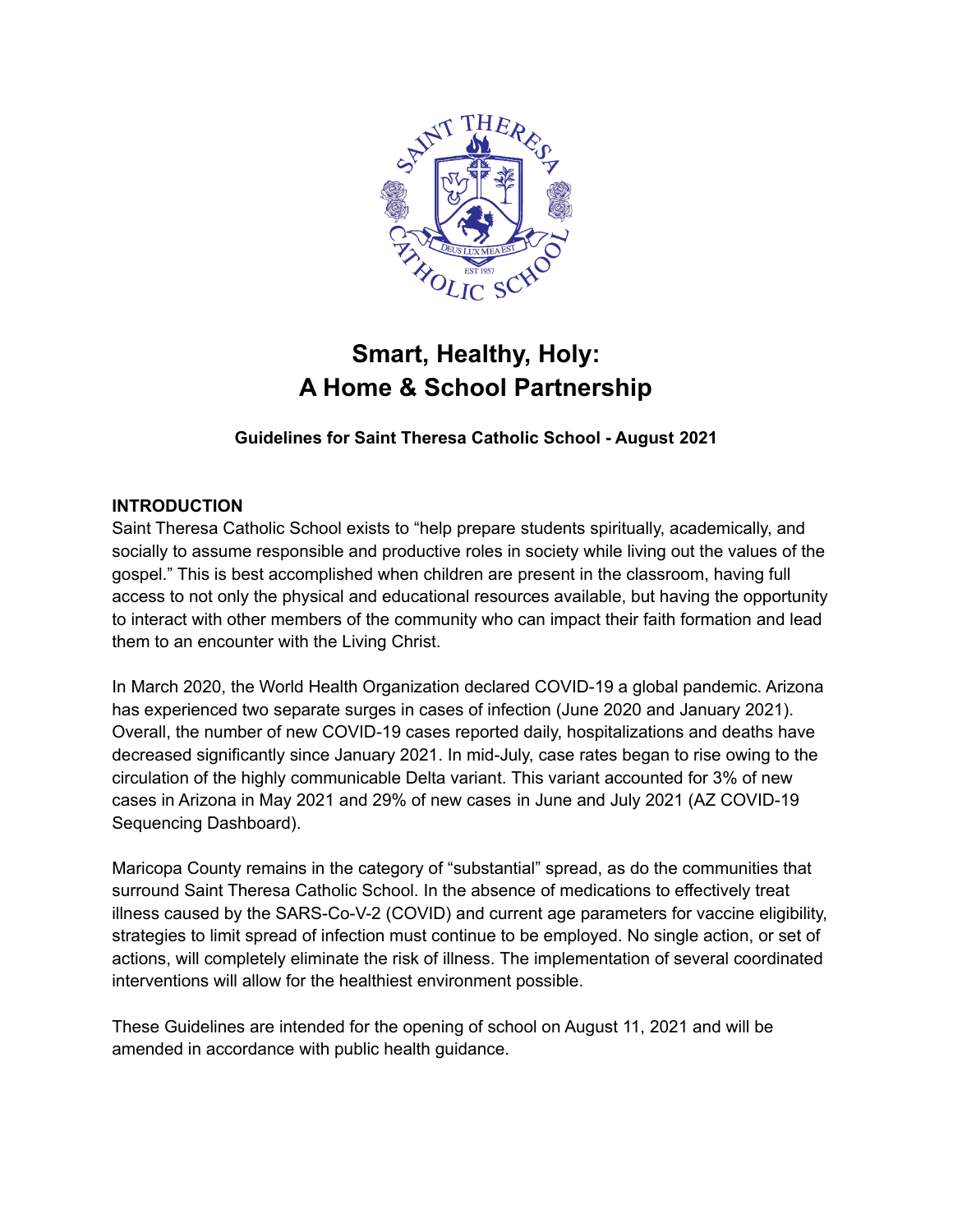## **MONITORING OF HEALTH INDICATORS**

Updated guidance from the Centers for Disease Control (CDC) specifically for schools, emphasizes the need for monitoring of the local "community transmission, vaccination coverage, screening testing, and occurrence of outbreaks to guide decisions on the level of layered prevention strategies (e.g., physical distancing, screening testing)" (Updated Guidance for Schools 08/12/21).

**Community Data** -The Maricopa County Schools Dashboard monitors case counts of COVID-19 and the percent positivity for a given zip code, city, school and school district. Additionally, Maricopa County Public Health has developed and launched a Dashboard that tracks vaccine administration within communities and by demographics.

# **ACTION PLAN**

1. All activities associated with the "normal" operation of Saint Theresa Catholic School will be resumed (Mass attendance, sports, extracurricular clubs, etc.)

2. The Maricopa County Department of Public Health will continue to provide guidance and recommendations in accordance with CDC guidelines. Those practices identified by healthcare professionals with expertise in public/community health as being "best practices" for limiting the spread of respiratory illness, and based on what is reasonable, practical, and feasible for our community, will be implemented.

3. Routine cleaning of classrooms, restrooms, common areas will continue, using EPA approved products, throughout the school year. Classrooms, restrooms and common areas will be disinfected weekly. The Church will be disinfected prior to student use (i.e. prior to weekly Mass).

4. Vaccination is currently the leading public health prevention strategy to end the COVID-19 pandemic. Being vaccinated is the best way to stop the spread of infection and the evolution of variants.

- a. Vaccination is strongly encouraged for those eligible, but is not required.
- b. Currently, only those 12 years of age and older are eligible to receive a vaccine. Though it is not required, parents may submit documentation of their students receiving COVID vaccine with other immunization records. The student's individual electronic health records will be updated accordingly.

5. Practices that have been identified as being vitally important in controlling spread of respiratory illnesses are: Hand and respiratory hygiene, physical distancing, and limiting contact with those who are sick.

- a. Hand Hygiene
	- i. There will be a continued emphasis on hand hygiene and handwashing throughout the school year.
	- ii. More frequent and deliberate washing of hands among students, staff and visitors will continue to be encouraged.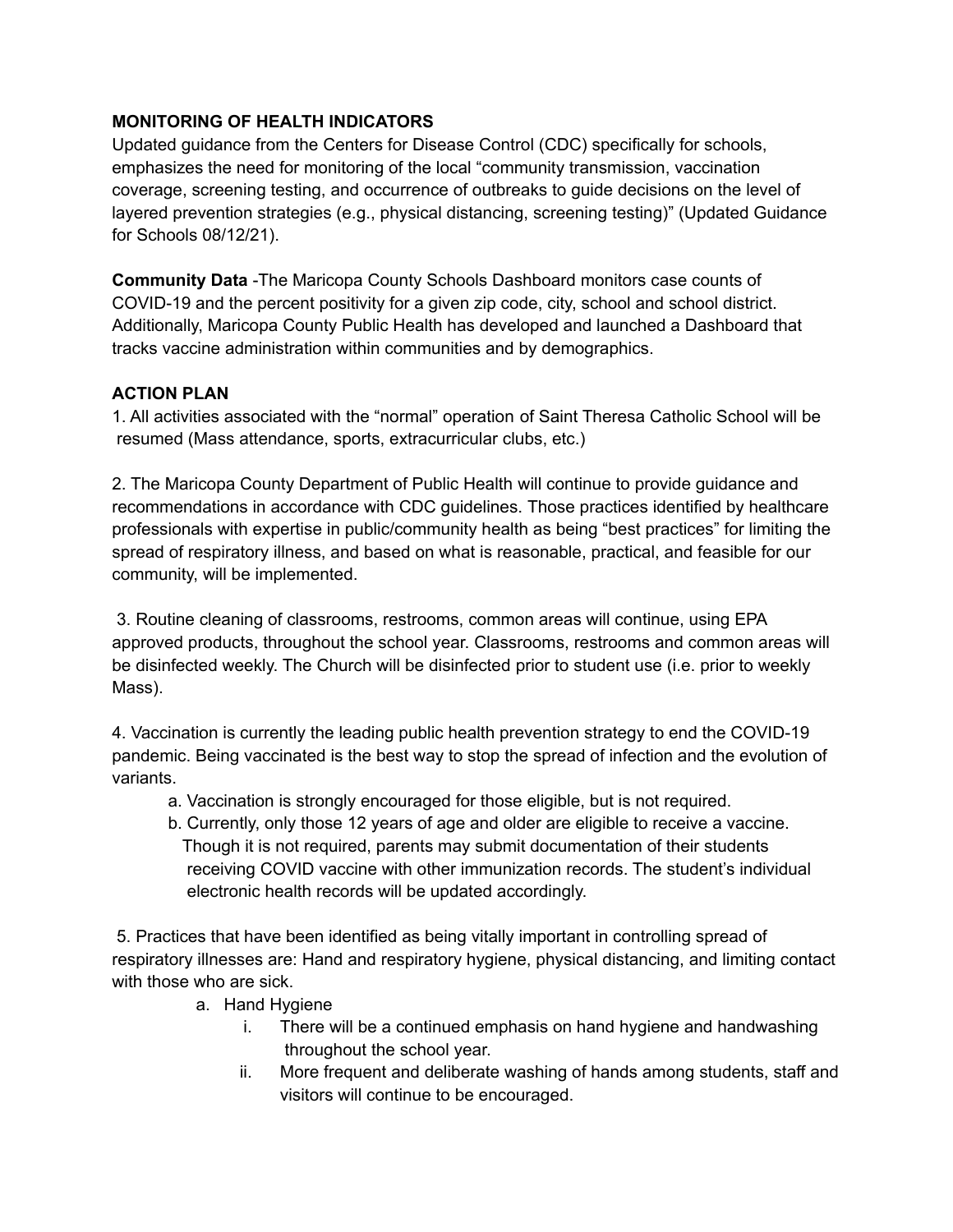- b. Hygiene Masks/Respiratory
	- i. Masks are not necessary for anyone when outdoors, engaged in physical activities, eating, drinking or more than 3 feet away from another person.
	- ii. All people will wear a mask, regardless of vaccination status , when indoors .
	- iii. All students/teachers will wear masks when attending all-school Mass.
	- iv. Parents may choose to have their student (any age) wear a face covering for the duration of each school day. If a parent chooses this, the parent must work with their child, at home, to practice wearing the mask for extended periods of time.

### **ILLNESS SURVEILLANCE**

1. The Health Assistant is the designated point of contact for Saint Theresa Catholic School and can be reached at (602) 840-0010 Ext. 118.

2. The Health Assistant will be responsible for daily tracking of attendance and monitoring for trends.

3. Home is the first point of screening for illness. All members of the STCS school community are expected to monitor for signs of illness and STAY HOME if they are sick.

- a. This would include checking for fever (temperature greater than 99.9o ) and/or symptoms like cough, congestion, runny nose, sore throat, diarrhea, vomiting, or other indications of illness, prior to coming to school.
- b. A parent/caregiver who is not able to screen their child prior to bringing him/her to school, may request the Health Assistant to perform the assessment. Please call the Health Office for guidance and direction as to where to bring the student. A parent/caregiver will need to wait with the student until the student is cleared.
- c. It is understood that when a parent, or designated caretaker, brings a child to school, they are assuring the child is well and fit for school.

4. Families/staff should self-report to the Health Assistant if they, or their student, have symptoms of COVID-19, a positive test for COVID-19, or through contact tracing, were exposed to someone with COVID-19. The Health Assistant will notify Maricopa County Department of Public Health in accordance with Guidelines for School Reporting.

5. Those identified as a "close contact" of a COVID+ person will need to follow the quarantine guidelines (as established by MCDPH) in place at that time.

6. Screening of staff, students, visitors and others coming to the school campus, for fever and symptoms, may be instituted in accordance with current public health recommendations and based upon community prevalence of illness.